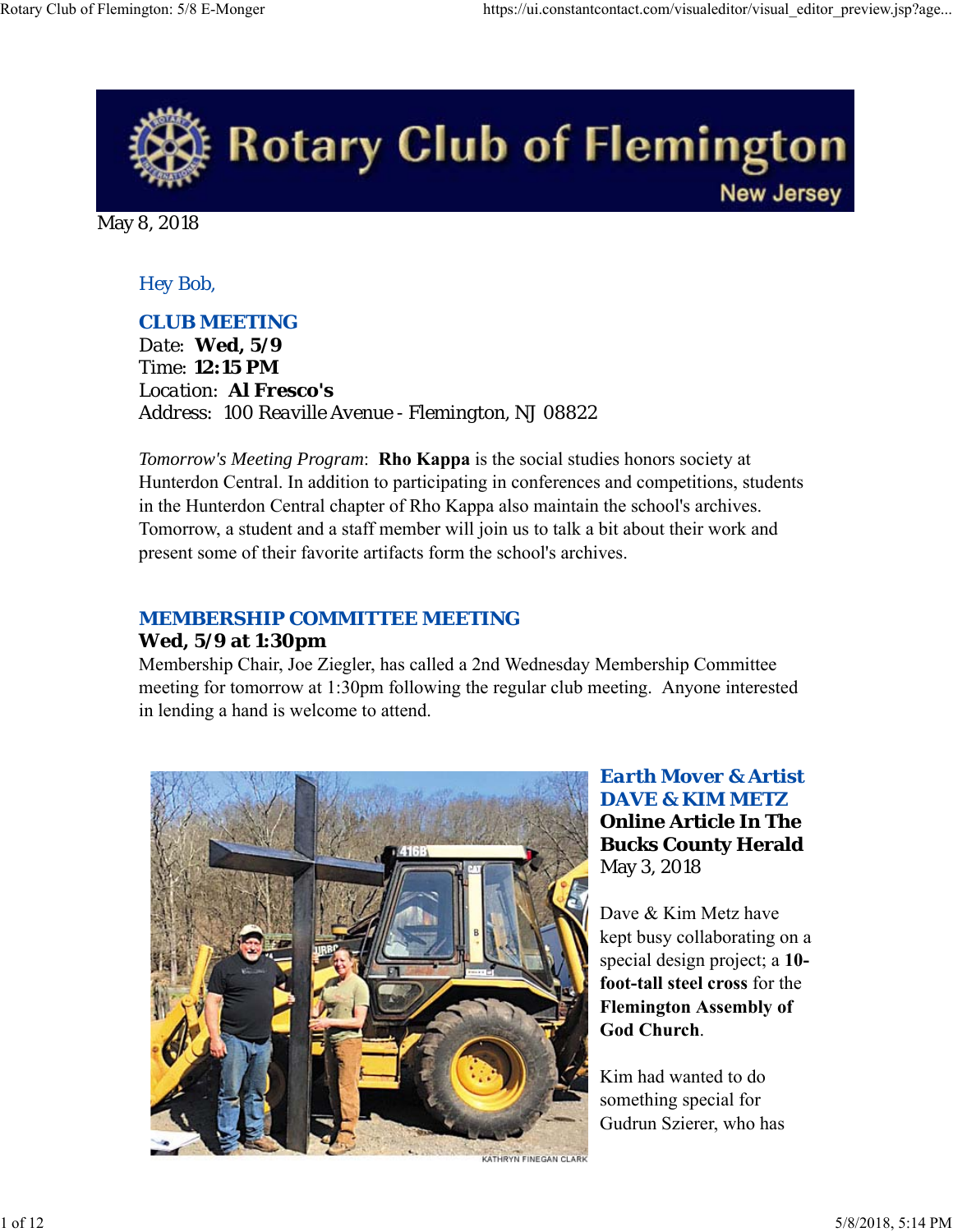been Kim's assistant at the Hunterdon County Polytech for the past quarter of a century. Gudrun is the wife of Rev. Konrad Szierer, who is the pastor of the Flemington Assembly of God Church located at 434 Route 202 North. The church and her faith is very important to Gudrun and the cross will soon be installed on the grounds of the church as a gift. Keep an eye out as you drive North on Route 202 leaving Flemington and headed towards Somerville. The cross can be seen in the photo above, including Dave & Kim. Awesome job, guys!

**CLICK HERE** to see the full article online as authored by Kathryn Finegan Clark of the Bucks County Herald on May 3, 2018.



## *Please Consider Supporting YOUR FLEMINGTON ROTARY FOUNDATION*

The **Flemington Rotary Foundation** was established in 2017 and was organized for the charitable and educational purposes of the Rotary Club of Flemington, NJ. Classified as a not-forprofit  $501(c)(3)$  tax exempt charitable organization, the Flemington Rotary Foundation provides

Rotarians an opportunity to advance world understanding, goodwill, and peace through the improvement of health, the support of education, and the alleviation of poverty at international to local levels.

We request that all Rotarians **consider making a donation of \$100 or more** to the Foundation in one of two ways. One way is to sponsor the upcoming BeerFest event and receive all the mileage associated with the level of sponsorship you choose! OR, if you don't want to receive the public recognition from your donation, then contribute directly to the Flemington Rotary Foundation. Either donation (via sponsorship or direct donation) is **tax deductible** to the maximum extent of the law.

To **Sponsor the BeerFest**, **Click Here** to download the BeerFest Sponsorship form.

To directly **Donate to the Flemington Rotary Foundation**, **Click Here** to contribute via the Flemington Rotary Foundation website. Credit cards are accepted.

## *Save the Date CHANGING of the GUARD DINNER* **Wednesday, June 27 at 6pm**

Kim wanted to share the date for Flemington Rotary's **Changing of the Guard Dinner** so that you can note it on your calendar. There will not be a lunch meeting on that day.

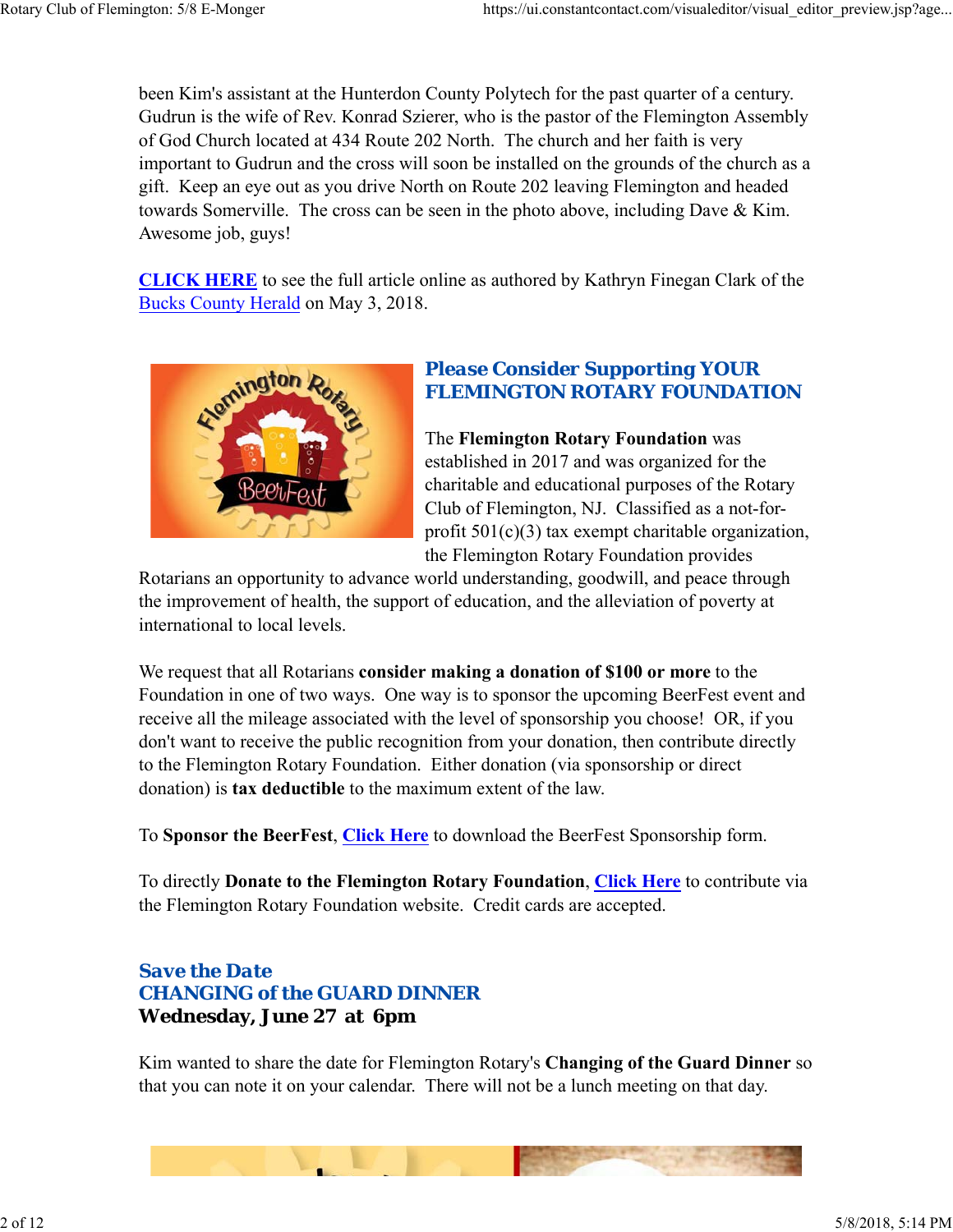## *2018 Flemington Rotary BeerFest TICKETS ARE ON SALE!!!*

Please note that **online tickets** for the **2018 Flemington Rotary BeerFest** went on sale on Tuesday, May 1st! While we hope all Rotarians are able to help work at the event in some manner, please feel free to let your family & friends know about attending. For more information or to purchase tickets, **Click Here** to visit the website.

## *RIDES for JOHN ZULLO*

## **From Sandy Clark Updated 5/8/2018**

The following is an updated schedule for driving John Zullo to Wednesday Rotary meetings during the next several weeks. This will be revised as necessary in each weekly E-Monger. Scheduled drivers should contact Sandy Clark at least 24 hours before the Wednesday meeting if they are unable to drive. At the same time, John will call the scheduled driver at least a day in advance if he does not plan to attend the meeting.

#### **Schedule of Drivers for John Zullo**:

- $\bullet$  May 9 No Ride.
- $\bullet$  May 16 No Ride.
- May 23 Harry Mazujian
- May 30 Dick Stothoff
- June 6 Ken Skowronek
- June 13 Sandy Clark
- June 20 Terry Martin
- June 27 Harry Mazujian
- July 4 No Meeting.
- July 11 Dick Stothoff
- July 18 Ken Skowronek
- July 25 Sandy Clark



## *OFFICERS & BOARD MEMBERS for the 2018-2019 Flemington Rotary Year* **Presented by President, Kim Metz**

At the 4/4/2018 Club Meeting, President Kim presented the proposed slate of Officers & Board members for the upcoming 2018-2019 Flemington Rotary year. As a reminder, the Flemington Rotary calendar year runs from July 1st through June 30th.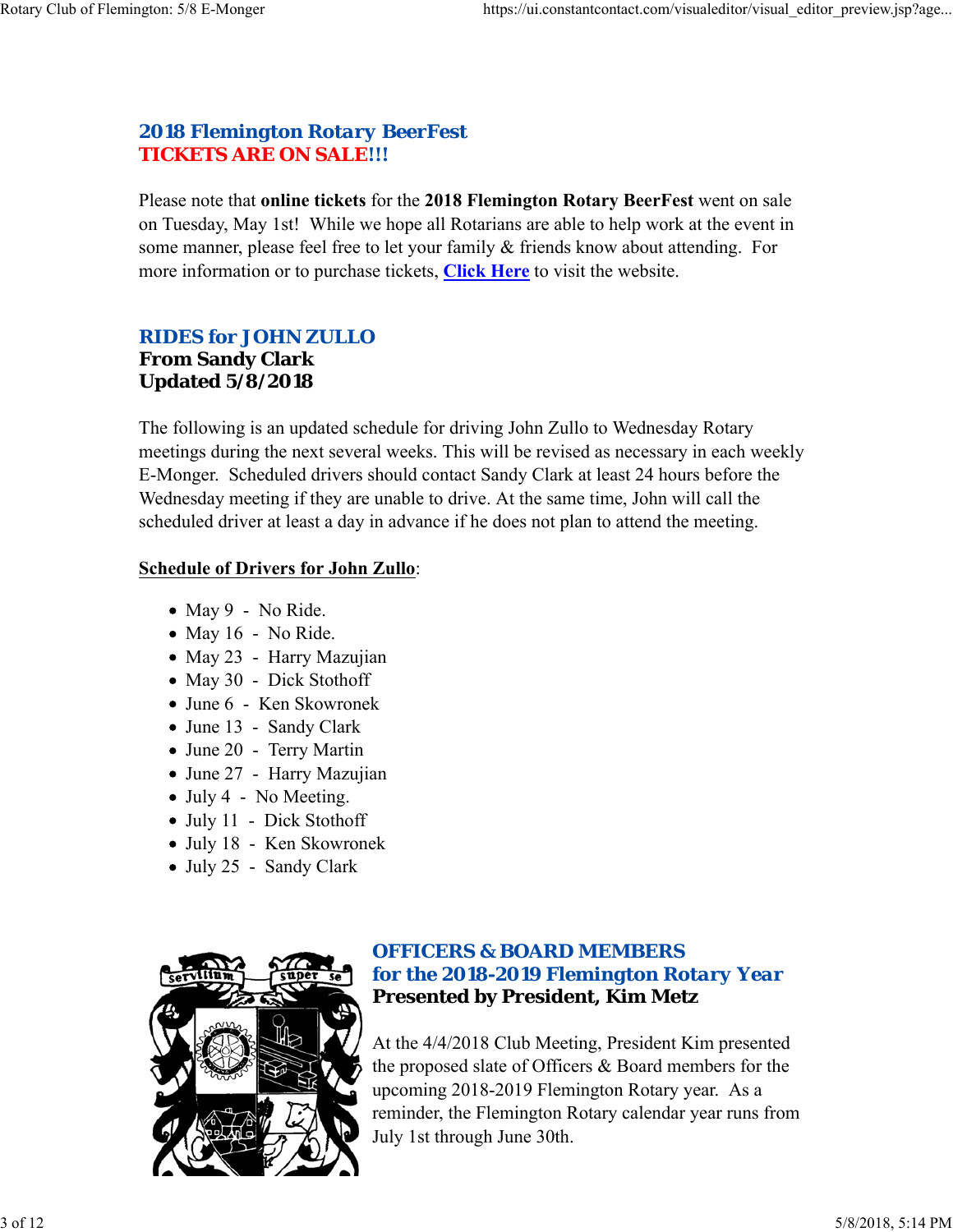The club approved the slate of Officers at the Wed, 4/18 club meeting. The Board approved the slate at the evening board meeting on Wed, 4/18.

Therefore, the following is the slate of Officers & Board members for the following year:

| Club President      | <b>Nikolaos Kritharis (Nik)</b>               |  |  |
|---------------------|-----------------------------------------------|--|--|
| President-Elect     | Ann del Campo                                 |  |  |
| Secretary           | <b>Kyle Fogarty</b>                           |  |  |
| Treasurer, General  | <b>Terry Ownes</b>                            |  |  |
| Treasurer, Lunch    | <b>Ken Skowronek</b>                          |  |  |
| Board Member        | <b>D.J. Wright</b> (Immediate Past President) |  |  |
| <b>Board Member</b> | <b>Sandy Clark</b>                            |  |  |

## **2018-2019 RCOF Officers & Board Members**

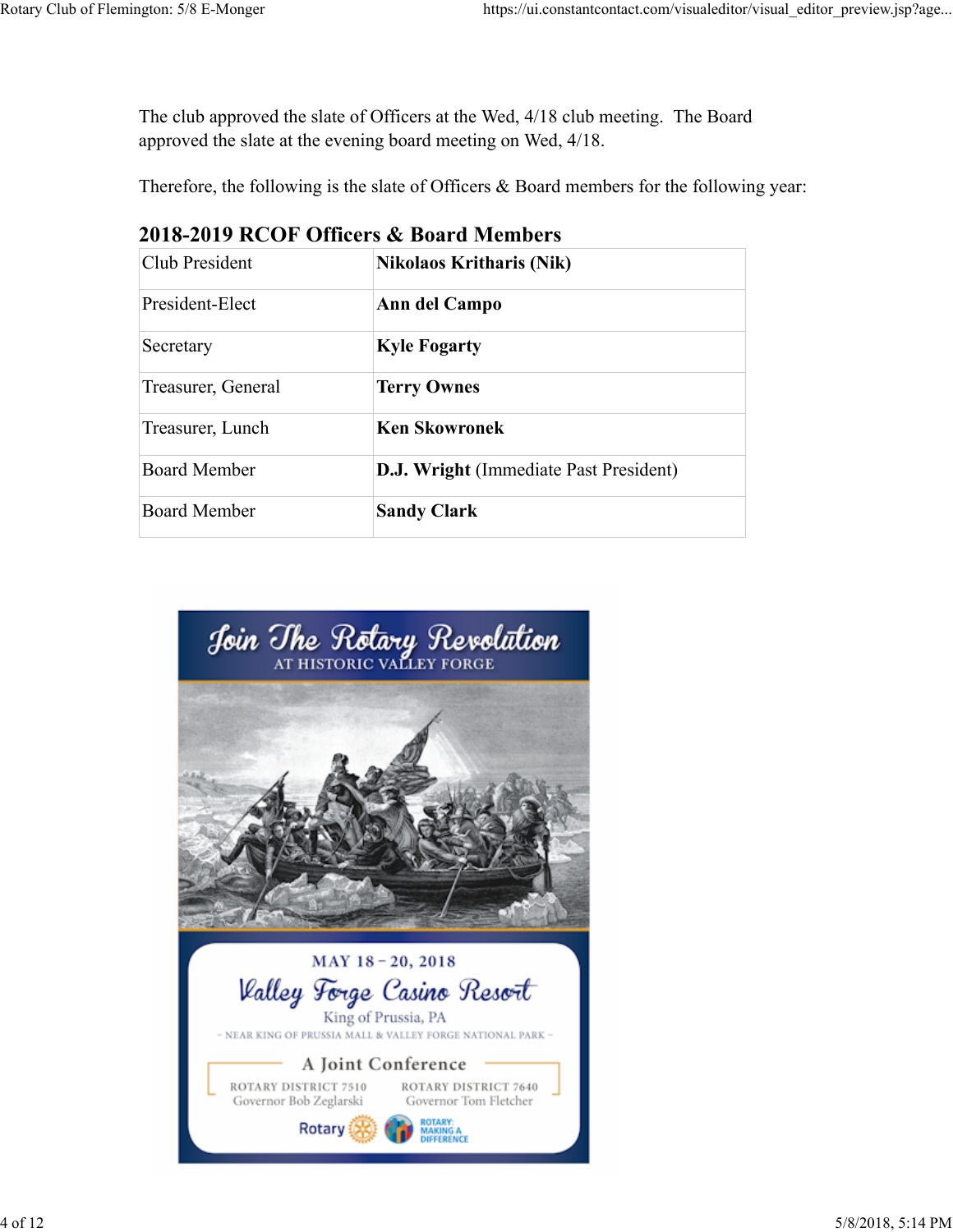



*Rotary Districts 7510 & 7640 District Conference - "The Finale"* **Historic Valley Forge Casino Resort** Valley Forge, PA **May 18 - 20, 2018**

Our Annual District Conference will be May 18-20, 2018. Enjoy a luxurious weekend at the Valley

Forge Casino Resort near King of Prussia Mall and Valley Forge National Park. This newly renovated hotel features a casino, entertainment, and fine dining.

This will be a joint conference between Districts 7510 and 7640 **and the last conference prior to our district consolidation**.

A finale is defined as the last part of a piece of music, a performance, or a public event, especially when it is particularly dramatic or exciting. the 2018 District Conference will be the "finale" conference of District 7510, and we intend to make it extremely dramatic and exciting.

So "Join the Rotary Revolution," Donna-Su and me at the Valley Forge Casino Resort for a spirited weekend at a luxury hotel and casino located near King of Prussia Mall and Valley Forge National Park. Check out our website, **jointherotaryrevolution.com**, for more details and updates. You can even register for the conference there!

We intend to surprise, the likes of which has not been seen since the Battle of Trenton.

Enlist now! Be part of the Grand Finale! We hope to see you there! District Governor Bob and Donna-Su Zeglarski

## *SERVICE ACTION COMMITTEE (S.A.C.)* **Goal & Procedures of the Committee**

As a follow-up to her presentation at the Wed, 4/18 Club Meeting, Karen Widico wanted to share the Goal & Procedures of Flemington Rotary's Service Action Committee (S.A.C.):

## **SERVICE ACTION COMMITTEE (S.A.C.) GOAL AND PROCEDURES**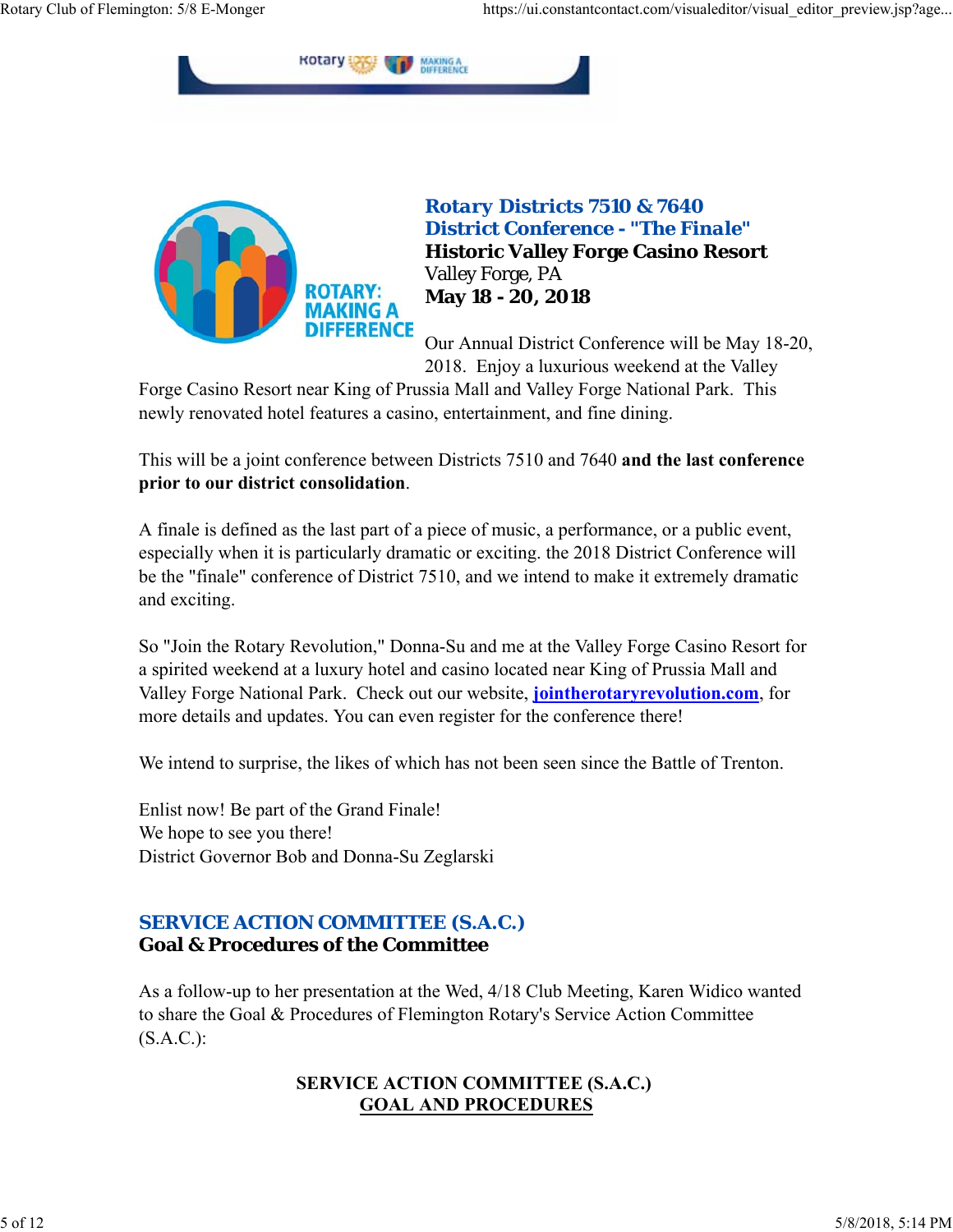**Goal**: The goal of S.A.C. is to provide one-time assistance to individuals/families with an extraordinary need; medical, accident, special circumstance in the Hunterdon County region. The budget for S.A.C. is determined by the Board of Directors.

#### **Procedures:**

- 1. The S.A.C. Committee may authorize a donation of up to \$500 as a committee. Requests exceeding \$500 must be further authorized by the Rotary Board of Directors.
- 2. Repeat requests from the same family/group must be referred to Donations for continued support.
- 3. Upon receiving a request, it is the responsibility of the S.A.C. Chair to determine the authenticity of the request and to ensure that there is not duplication of efforts.
- 4. The S.A.C. Chair works with the Family Success Center (F.S.C.) to ensure there is a sustainable budget.
- 5. Once the prior step is completed, the committee meets to discuss and decide upon the request. If a positive vote is obtained, the Chair requests a check from the Club Treasurer with appropriate documentation.
- 6. The chair mails the donation and letter to the referring source.
- 7. The chair of S.A.C. will communicate any S.A.C. donations to the Chair of the E-Monger Newsletter, and will announce it to the Club so they are aware of the donations being made.



#### *Follow US on Facebook*

The Rotary Club of Flemington is on Facebook with two (2) different Facebook pages! One page is for all information about the Rotary Club of Flemington. The second page is

dedicated to the BeerFest event. Click the links below to access our Facebook pages:

- Rotary Club of Flemington, NJ
- Flemington Rotary BeerFest



#### *The Flemington Rotary MEMBER DIRECTORY Is Updated on the Website*

A PDF copy of the Club Directory kept on the club website, located on the password protected "**Members Only**" page. To access this, simply goto **www.FlemingtonRotaryNJ.org** and click on "Members

Only" in the upper left. The page is password protected. If you do not have the password, simply email us and request it.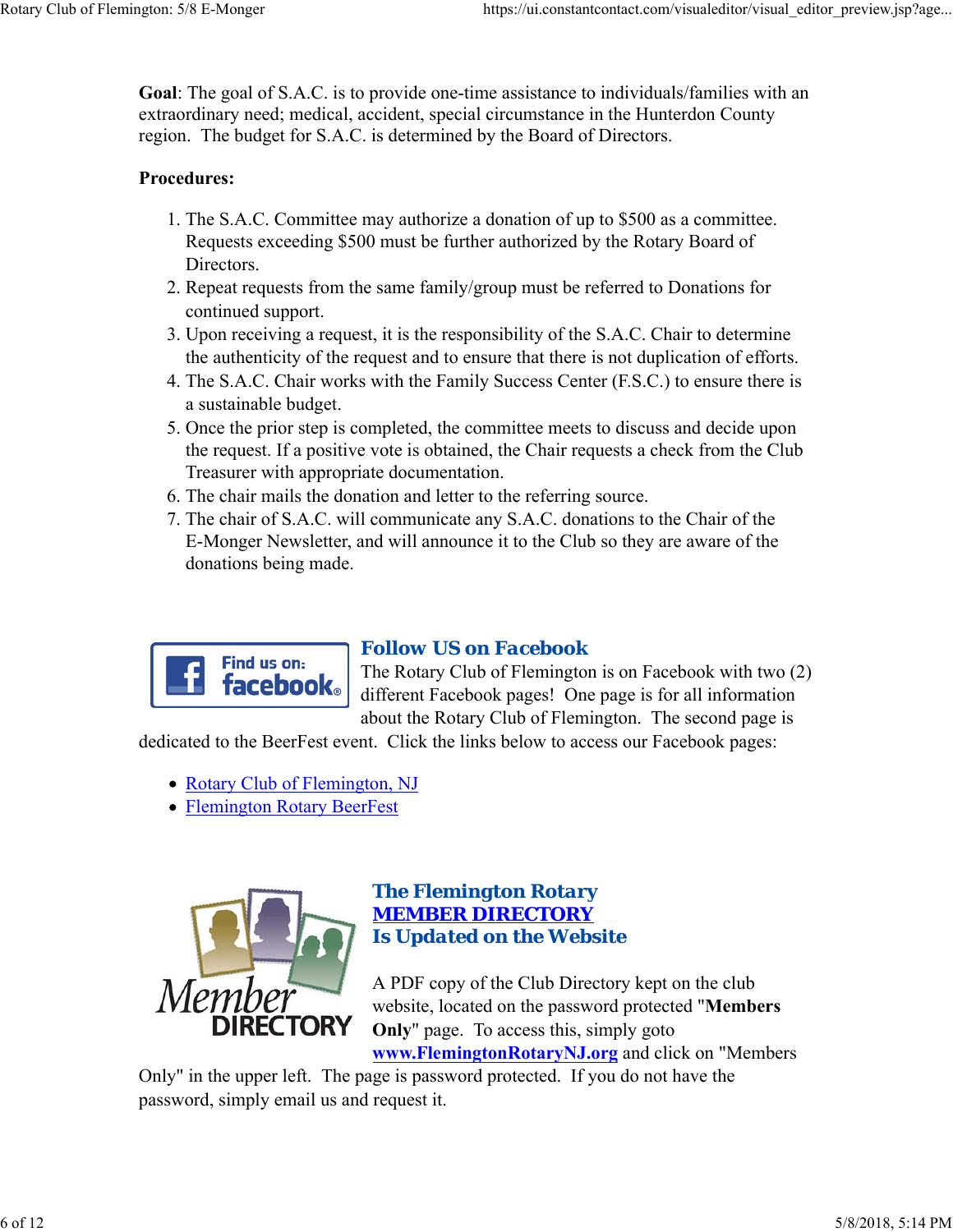If you see any updates that need to be made (a change of address, email, phone number, something is not listed correctly, etc.), please email Sandy Clark and request any changes to be made. **Click Here** to generate an email to Sandy.



## *SPEAKERS & PROGRAMS BEING SOUGHT*

**Jeff Moore**, our new Program Chair, is looking for speaker & program ideas for upcoming meetings. If you have any leads, please pass them onto Jeff, who will follow-up to schedule the speaker.

**Click here** to generate an email directly to Jeff.



## *HUNTERDON COUNTY CHAMBER OF COMMERCE*

As you know, the Rotary Club of Flemington is a member of the H.C. Chamber of Commerce. This enables all Rotarians the ability to attend a Chamber function as a "member". If someone asks you what your business is, you would explain that you are a member representing the Rotary Club of Flemington. **Click Here** to visit the Chamber website for a listing of upcoming events.

## *ROTARY DISTRICT 7510 NEWS*

**Click Here** to read the current news from our Rotary District 7510.

## *UPCOMING DATES TO NOTE:*

Wed, 5/16: Johanna Ruberto has arranged for a program on the Next Generation Science Standards. Over the past several years, New Jersey has joined many other states in adopting new standards for science education. These standards have been designed to increase student skills with reading and creating scientific literature, hands-on and problem-solving activities, and communication. Ms. Kristen Wolf, Flemington-Raritan Supervisor of Science and Math, will present with two teachers. Wed, 5/23: H.C.R.H.S. Jazz Combo (10+/- students, plus 2 staff members). Wed, 5/30: 2018 Flemington Rotary Spring Scholarship Recipients (Including a presentation of checks to the students).

Wed, 6/06: TBA. Wed, 6/13: TBA. Wed, 6/20: TBA. Wed, 6/27: **Changing of the Guard Dinner**. Note that there is no noon regular club meeting this day.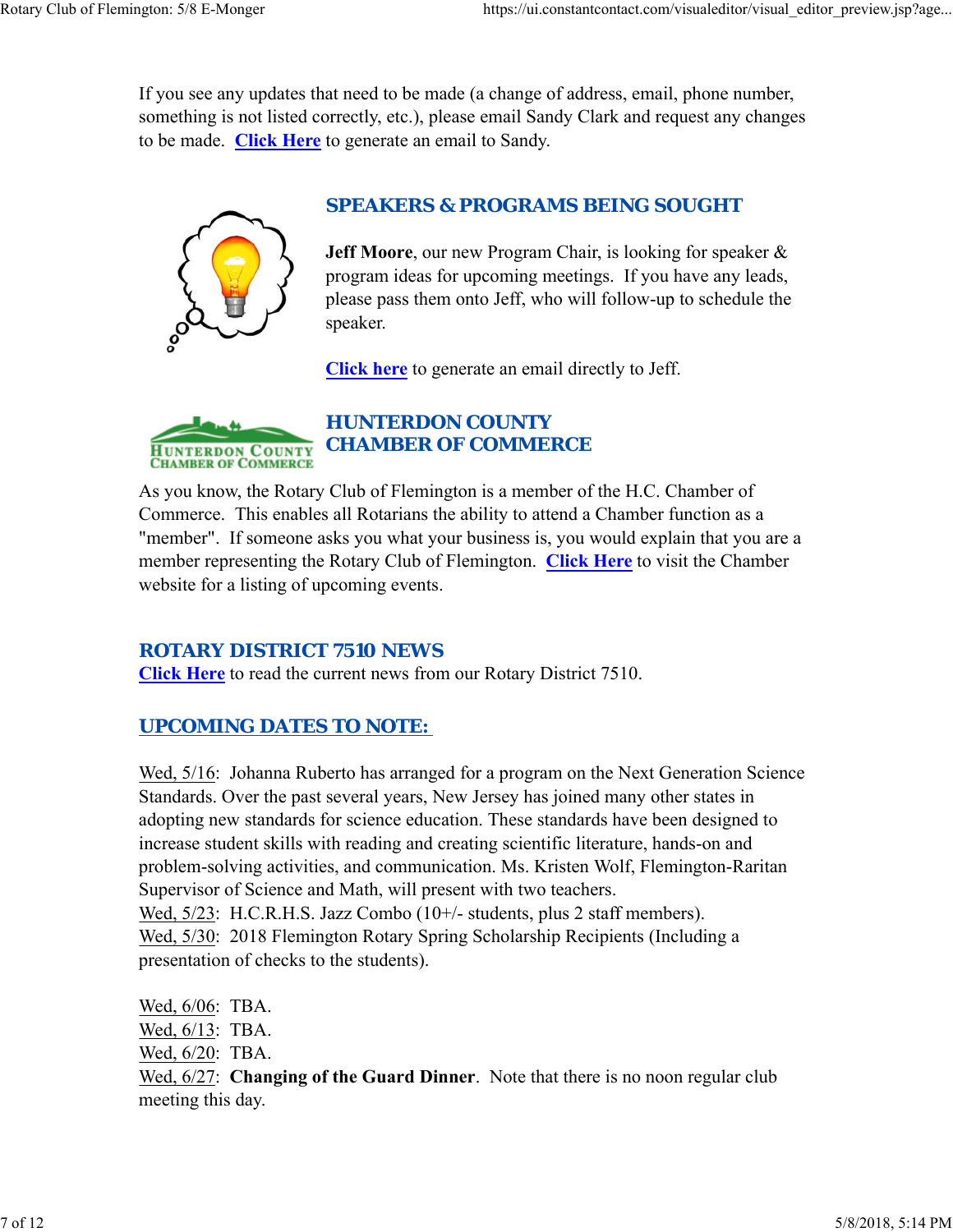Wed, 7/4: **NO Meeting** due to the July 4th Holiday.

**Next RCOF Board Meeting:** Wed, 5/23 at 5:30 PM (Usually the 3<sup>rd</sup> Wed). Next BeerFest Meeting: Wed, 5/23 at 6:30 PM (Usually the 3<sup>rd</sup> Wed). Next Membership Meeting: Wed, 5/9 at 1:30 PM (Usually the 2<sup>nd</sup> Wed).

#### **Upcoming RCOF Club Events, Fundraisers, Fellowship Events, Etc**.:

TBA (Sat): Pedals for Progress Collection 9/29 (Sat): Flemington Rotary BeerFest

**Rotary District 7510 Events & Functions:**

To Be Announced.

#### *COMMITTEE LIST:*

**Click Here** to download the listing of all current Club Committee's and its members.

## *"MEMBERS ONLY" WEBSITE:*

## **Click Here for the Members Only section of the website to find:**

- 1) The "Membership Proposal Form" to propose a new member.
- 2) New Member Information.
- 3) An Online Copy of the Club Membership Directory.
- 4) A Link to All Photos Albums of the Club.

#### *ROTARY WEBSITE LINKS:*

Rotary International: **www.Rotary.org** Rotary District 7510: **www.RotaryNJ.org**

#### *NEARBY ROTARY CLUB MEETINGS:*

As A Rotarian, you are Welcome to attend a Rotary Club meeting anywhere in the world. Click here for the Rotary Club Locator App. Or see below for some local meetings:

#### Mondays

**Lambertville/New Hope** (6:30 pm) - Lambertville Station Restaurant; 11 Bridge Street, Lambertville NJ 08530

**Piscataway** (12:15 pm) - Radisson Hotel; 21 Kingsbridge Road, Piscataway, NJ 08854

#### Tuesdays

**Whitehouse** (12:15 pm) - Max's 22; 456 Route 22 West, Whitehouse Station, NJ 08889 **Princeton** (12:15 pm) - The Nassau Club; 6 Mercer Street, Princeton, NJ 08540 **Bridgewater-Bound Brook** (12:15 pm) - Arbor Glenn; 100 Monroe St, Bridgewater 08807

#### Wednesdays

**Branchburg Township** (7:30 am): Stoney Brook Grille; 1285 Route 28, North Branch,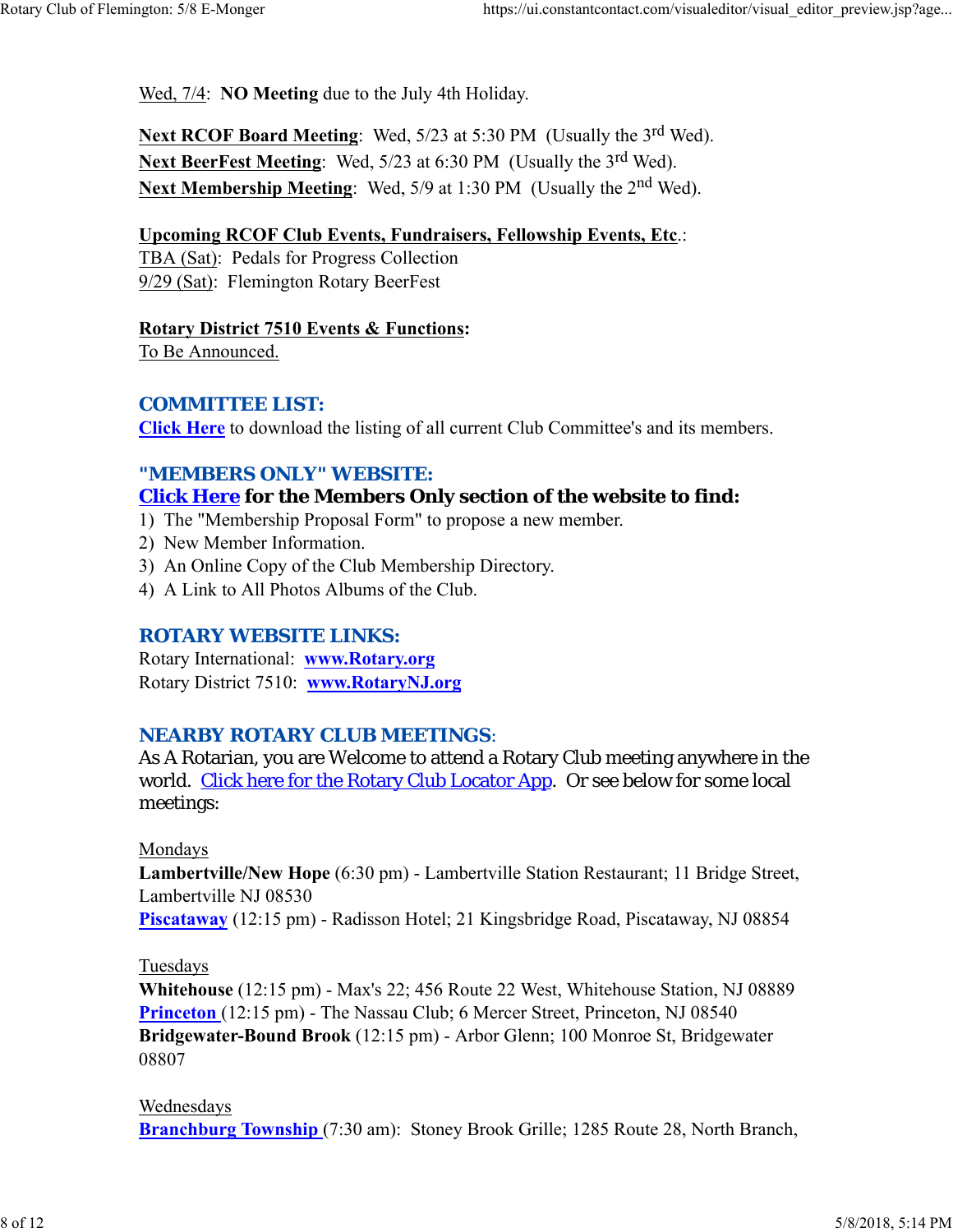#### NJ 08876

**Flemington** (12:15pm): Copper Hill Country Club; 100 Copper Hill Road, Ringoes, NJ 08851

**Hillsborough Township** (6:15 pm): Pheasant's Landing; 311 Amwell Road (Rt. 514), Hillsborough, NJ 08844

#### Thursdays

**Clinton Sunrise** (7:30 am): Clinton Fire Department; New Street, Clinton, NJ 08809 **Somerville/Bridgewater** (12:15 pm): Bridgewater Manor; 1251 US Highway 202/206, Bridgewater, NJ 08807

**Trenton** (12:15 pm): Freddie's Tavern; 12 Railroad Avenue, West Trenton, NJ 08628

#### Fridays

**North Hunterdon** (12:15 pm): Beaver Brook County Club; 25 County Club Drive, Annandale, NJ 08801

**Princeton Corridor** (12:15pm): Hyatt Regency; 102 Carnegie Center, Rt. 1 North, Princeton, NJ 08540

#### eClub

**Rotary eClub of Hunterdon Horizon**: View website for meetings or online makeups.

## RI President's Call for Action in **2017-2018**: **"Rotary: Making a Difference" Rotary Club of Flemington - Our 94th Year**

Founded October 3, 1923 \* Charter #1529 \* District 7510

| Club President                  | <b>Kim Metz</b>                                        |  |  |
|---------------------------------|--------------------------------------------------------|--|--|
| President-Elect                 | **Open**                                               |  |  |
| Secretary                       | <b>Kyle Fogarty</b>                                    |  |  |
| Treasurer, General              | <b>Nik Kritharis</b>                                   |  |  |
| Treasurer, Lunch                | <b>Ken Skowronek</b>                                   |  |  |
| <b>Board Member</b>             | <b>D.J. Wright</b> (immediate Past-President)          |  |  |
| <b>Board Member</b>             | <b>Sandy Clark</b>                                     |  |  |
| <b>Board Member</b>             | <b>Joe Ziegler</b>                                     |  |  |
| Sergeant-at-Arms                | Ann del Campo                                          |  |  |
| R.I. President                  | Ian H.S. Riseley (Sandringham, Victoria,<br>Australia) |  |  |
| District Governor (DG)          | <b>Bob Zeglarski</b> (Roselle-Rosselle Park)           |  |  |
| District Governor Elect (DGE)   | <b>John Shockley</b> (Hillsborough)                    |  |  |
| District Governor Nomimee (DGN) | <b>Ann Walko</b> (Watchung-Warren)                     |  |  |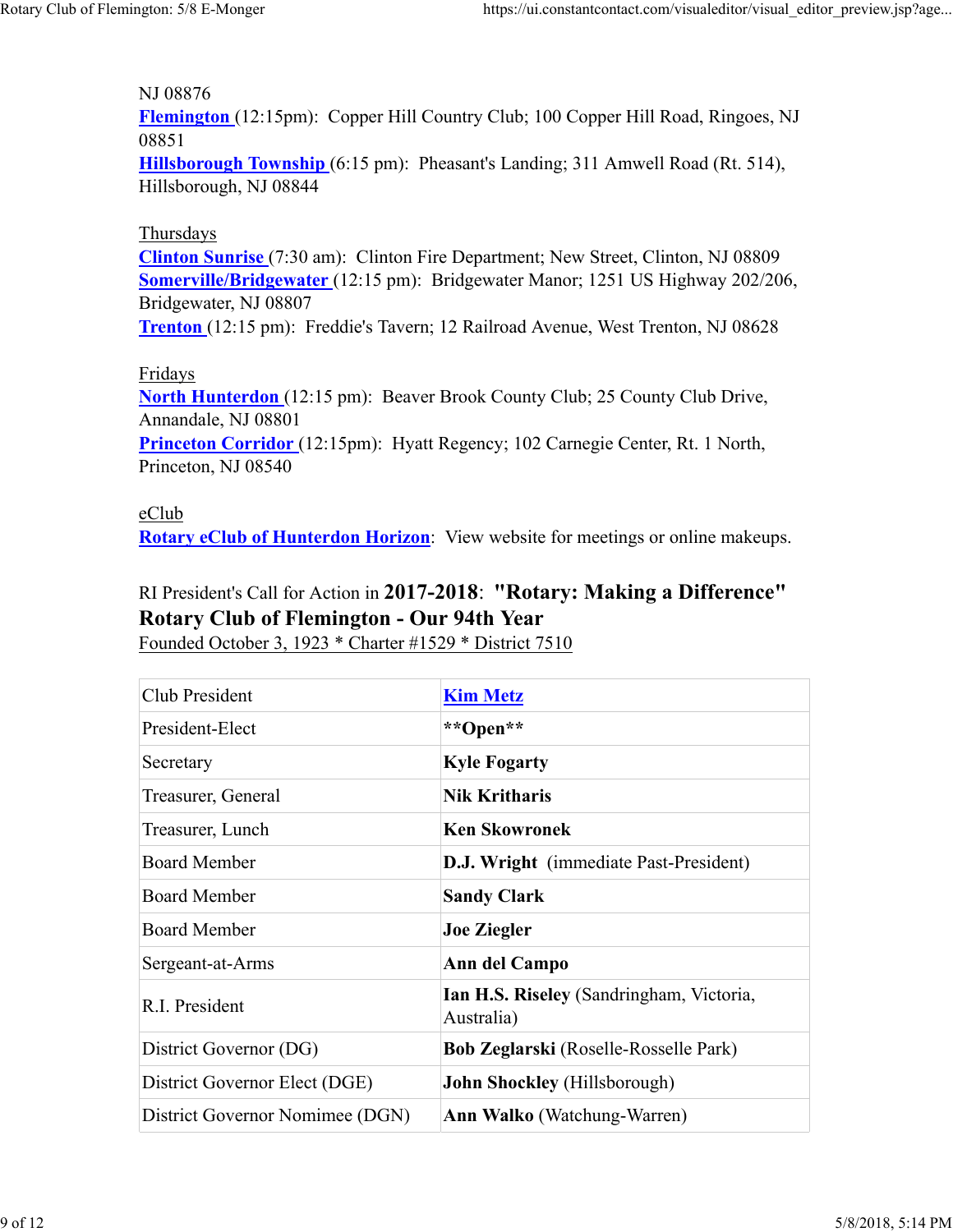Assistant District Governor (ADG) **Albert Varga** (Lambertville-New Hope) Club Meetings: **Wednesday, 12:15 pm, Copper Hill Country Club**

100 Copper Hill Road, Ringoes 08551



**MISSION STATEMENT:** The mission of Rotary International is to assist and guide Rotarians and Rotary clubs to accomplish the Object of Rotary to ensure Rotary's continuing relevance and to help build a better world, emphasizing service activities by individuals and groups that enhance the quality of life and human dignity, encouraging high ethical standards, and creating greater understanding among all people to advance the search for peace in the world.

**THE OBJECT OF ROTARY:** The object of Rotary is to encourage and foster the ideal of service as a basis of worthy enterprise and, in particular, to encourage and foster:

**1st**: The development of acquaintance as an opportunity for service;

**2nd**: High ethical standards in business and professions, the recognition of the worthiness of all useful occupations, and the dignifying of each Rotarian's occupation as an opportunity to serve society;

**3rd**: The application of the ideal of service in each Rotarian's personal, business and community life;

**4th**: The advancement of international understanding, goodwill, and peace through a world fellowship of business and professional persons united in the ideal of service.

**THE 4-WAY TEST:** "Of the things we think, say or do:

- **1st**: Is it the Truth?
- 2<sup>nd</sup>: Is it Fair to all concerned?
- **3rd**: Will it build goodwill and better friendships?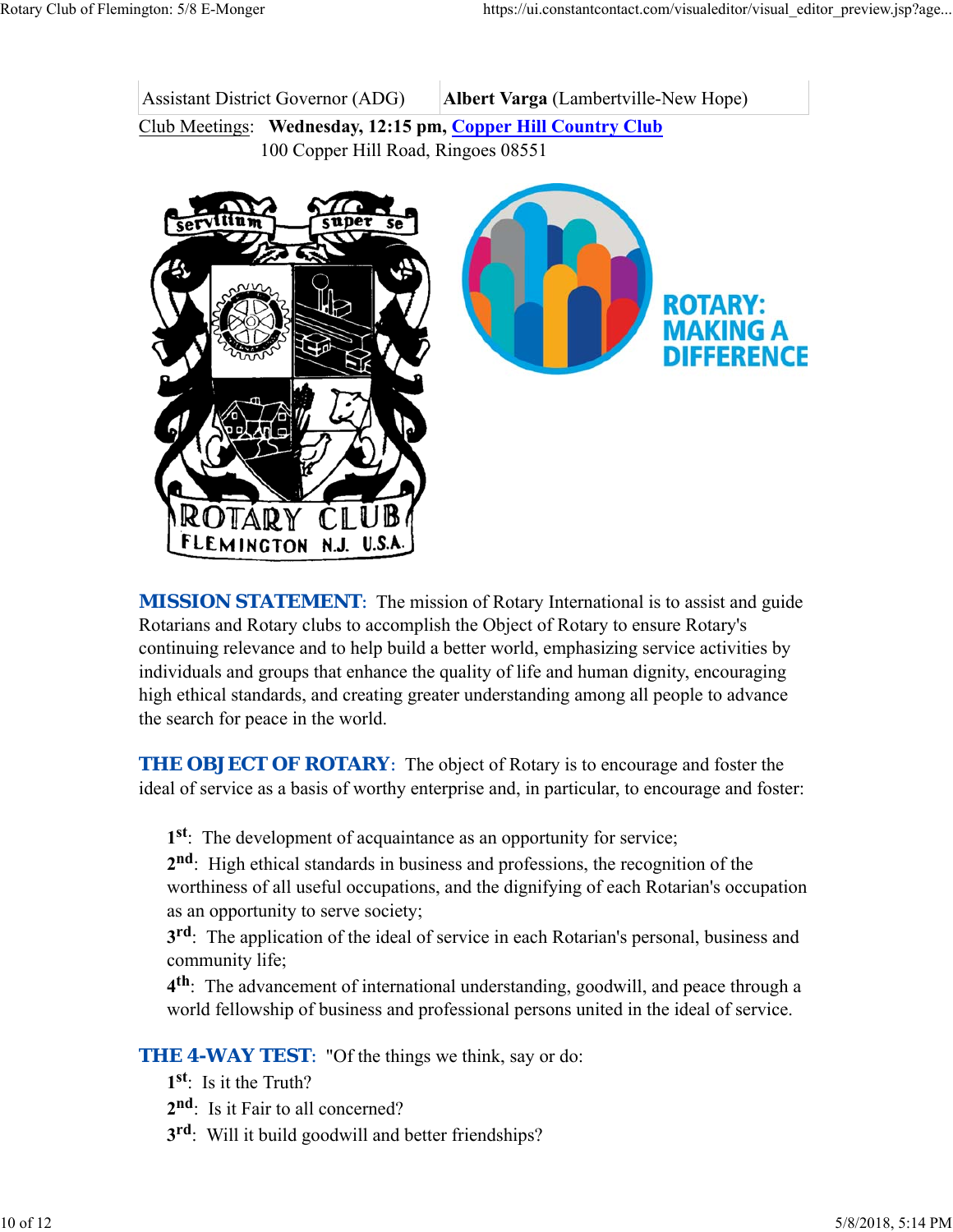**4th**: Will it be beneficial to all concerned?"

#### *ROTARY's AVENUE'S OF SERVICE*:

**1)** Through **Club Service**, we have fun, build lasting friendships, and make sure that our club runs well.

**2)** Through **Vocational Service**, we volunteer our professional skills to serve others and promote integrity in everything we do.

**3)** Through **Community Service**, we address local needs and work with our community to bring lasting improvements.

**4)** Through **International Service**, we meet humanitarian needs around the globe and promote world understanding and peace.

**5)** Through **Youth Service**, we work with young people to help them become the next generation of leaders, visionaries, and peacemakers.

# **2017-2018 CLUB MEMBER ROSTER**

**Rotary Club of Flemington, NJ**

Current Number of Members: 37

| <b>Rotarian</b>                   | <b>Member Since</b> | <b>Classification</b>                    |
|-----------------------------------|---------------------|------------------------------------------|
| Bohler, Herbert C. (Herb)         | 1977                | <b>Specialty Advertising</b>             |
| Chittenden, Robert L. (Bob)       | 2003                | M.E.F.P. Consulting Engineering          |
| Clark, Arthur L. (Sandy)          | 1987                | Printing                                 |
| Davidson, James G. (Jim)          | 2002                | <b>Rubber Products</b>                   |
| del Campo, Ann                    | 2016                | <b>Scientist &amp; Farmer</b>            |
| Ferrari, Frederick J. (Fred)      | 1964                | Orthodontia                              |
| Fisher, Charles H. (Charlie)      | 1961                | <b>Funeral Services</b>                  |
| Fisher, Thomas H. (Tom)           | 2012                | <b>Property &amp; Casualty Insurance</b> |
| Fogarty, Kyle M.                  | 2017                | <b>Financial Advisor</b>                 |
| Harrison, Jeffrey (Jeff)          | 1996                | Psychotherapy                            |
| Hyatt, Frederic D. (Fred)         | 2017                | Retired - Aerospace                      |
| Kamnitsis, Christopher P. (Chris) | 2001                | <b>Financial Planning</b>                |
| Kritharis, Nikolaos (Nik)         | 2016                | Dentistry                                |
| Liebross, Ira                     | 1997                | <b>Family Medicine</b>                   |
| Loew, Darren                      | 2002                | <b>Orthodontics</b>                      |
| Martin, Teresa (Terry)            | 1993                | Solid Waste/Recycling                    |
| Mazujian, Harry                   | 2004                | Clergy                                   |
| McWilliams, Nancy                 | 1992                | Psychotherapy                            |
| Metz, Kim                         | 2007                | <b>Technical Education</b>               |
| <b>Moore, Jeffrey (Jeff)</b>      | 2018                | <b>Education - Secondary</b>             |
| Muller, George D.                 | 1964                | <b>Cut Glass Manufacturing</b>           |
| Newland, Robert D. (Bob)          | 1998                | Insurance                                |
| Ownes, Terry M.                   | 1987                | <b>Floor Covering</b>                    |
| Phelan, Christopher J. (Chris)    | 2009                | <b>Chamber Of Commerce</b>               |